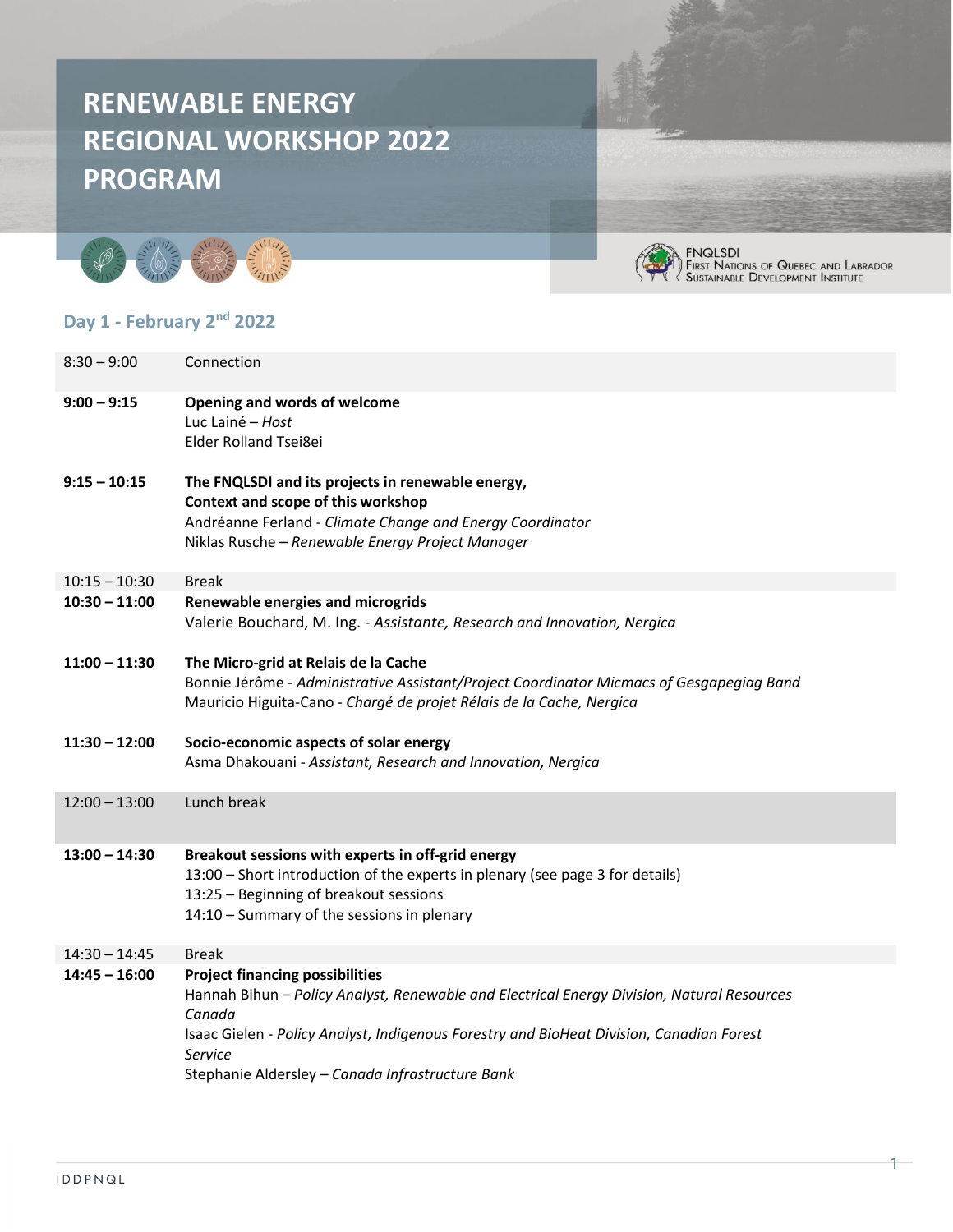# **RENEWABLE ENERGY REGIONAL WORKSHOP 2022 PROGRAM**







FNQLSDI<br>First Nations of Quebec and Labrador<br>Sustainable Development Institute

#### **Day 2 - February 3rd 2022**

| $8:45 - 9:00$   | Connection                                                                                                                                                                                                                                                                                                                         |
|-----------------|------------------------------------------------------------------------------------------------------------------------------------------------------------------------------------------------------------------------------------------------------------------------------------------------------------------------------------|
| $9:00 - 9:30$   | Summary of day 1<br>Luc Lainé                                                                                                                                                                                                                                                                                                      |
| $9:30 - 10:30$  | Sector for energy innovation and transition (SITE) of Québec's ministry of energy and<br>natural resources (MERN)                                                                                                                                                                                                                  |
| $10:30 - 10:45$ | <b>Break</b>                                                                                                                                                                                                                                                                                                                       |
| $10:45 - 12:00$ | <b>Hydro-Québec and the Energy Transition</b>                                                                                                                                                                                                                                                                                      |
| $12:00 - 13:00$ | Lunch Break                                                                                                                                                                                                                                                                                                                        |
| $13:00 - 14:30$ | Leadership of First Nations in Renewable Energy: On-grid Projects<br>Serge Simard - Director, Economy and strategic partnerships, Pekuakamiulnuatsh Takuhikan<br>Marc Genest - Directeur of Economic Development, Essipit<br>Fred Vicaire - CEO, Mi'gmawei Mawiomi Business Corporation<br>Kirt Dedam - Mesgi'g Ugju's'n wind farm |
| $14:30 - 14:45$ | <b>Break</b>                                                                                                                                                                                                                                                                                                                       |
| $14:45 - 15:00$ | Support for businesses and entrepreneurship: The FNQEDC<br>Steve Laveau - Economic Development Advisor, First Nations of Quebec and Labrador<br><b>Economic Development Commission</b>                                                                                                                                             |
| $15:00 - 15:30$ | Building clean energy capacity through training, mentorship and community<br>Terri Lynn Morrison - Associate Executive Director, Indigenous Clean Energy                                                                                                                                                                           |
| $15:30 - 15:45$ | Event summary and & Voices of participants<br>Luc Lainé                                                                                                                                                                                                                                                                            |
| $15:45 - 16:00$ | <b>Closing Circle</b><br><b>Elder Rolland Tsei8ei</b>                                                                                                                                                                                                                                                                              |